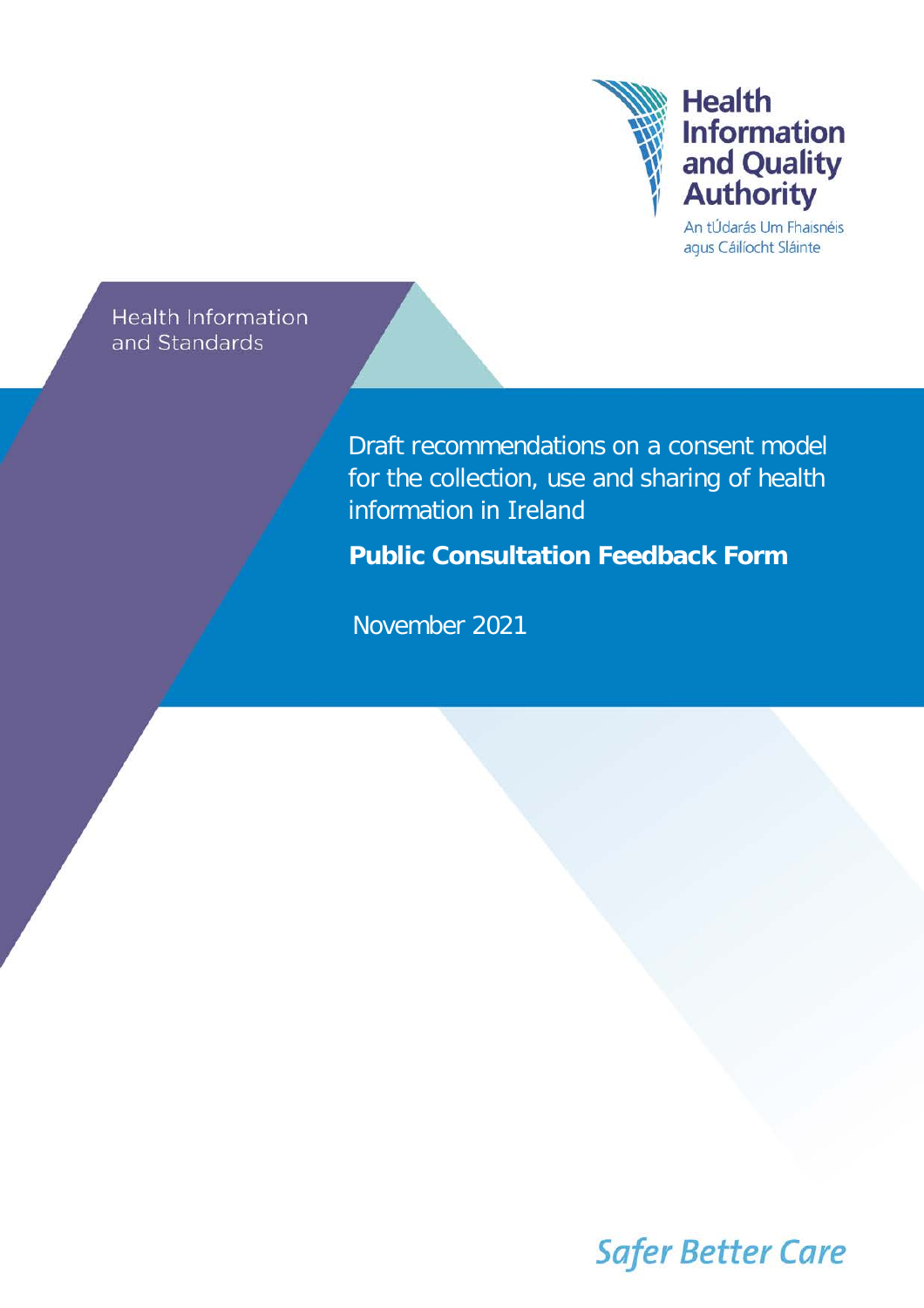# **Draft recommendations on a consent model for the collection, use and sharing of health information in Ireland**

The Health Information and Quality Authority (HIQA) is holding a public consultation to give people an opportunity to provide feedback on the draft recommendations on a consent model for the collection, use and sharing of health information in Ireland.

Your views are very important to us, and we will carefully assess all feedback received and use it to help develop the final recommendations which will be submitted to the Minister for Health for approval.

**Please note:** the focus for this consultation is the content and structure of the draft recommendations. The final wording, design and layout of the recommendations will be developed after the public consultation. We welcome responses to all questions, and there will be an opportunity at the end of the survey to provide any additional general comments.

#### **The closing date for the public consultation is Monday, 10 January 2022.**

## **Data Protection and Freedom of Information**

- HIQA will only collect personal information during this consultation for the purposes of verifying your feedback or where you have indicated that you would like to be contacted to partake in future stakeholder engagement.
- **If you have any concerns regarding your data, please contact HIQA's** Information Governance and Assurance Manager on [infogovernance@hiqa.ie.](mailto:infogovernance@hiqa.ie)
- Please note that HIQA is subject to the Freedom of Information (FOI) Act and the statutory Code of Practice in relation to FOI. Following the consultation, we will publish a statement of outcomes document summarising the responses received, which will include the names and types of organisations that submitted feedback to us.
- For that reason, it would be helpful if you could explain to us if you regard the information you have provided us as being confidential or commercially sensitive. If we receive a request for disclosure of the information under FOI, we will take full account of your explanation, but we cannot give you an assurance that confidentiality can be maintained in all circumstances.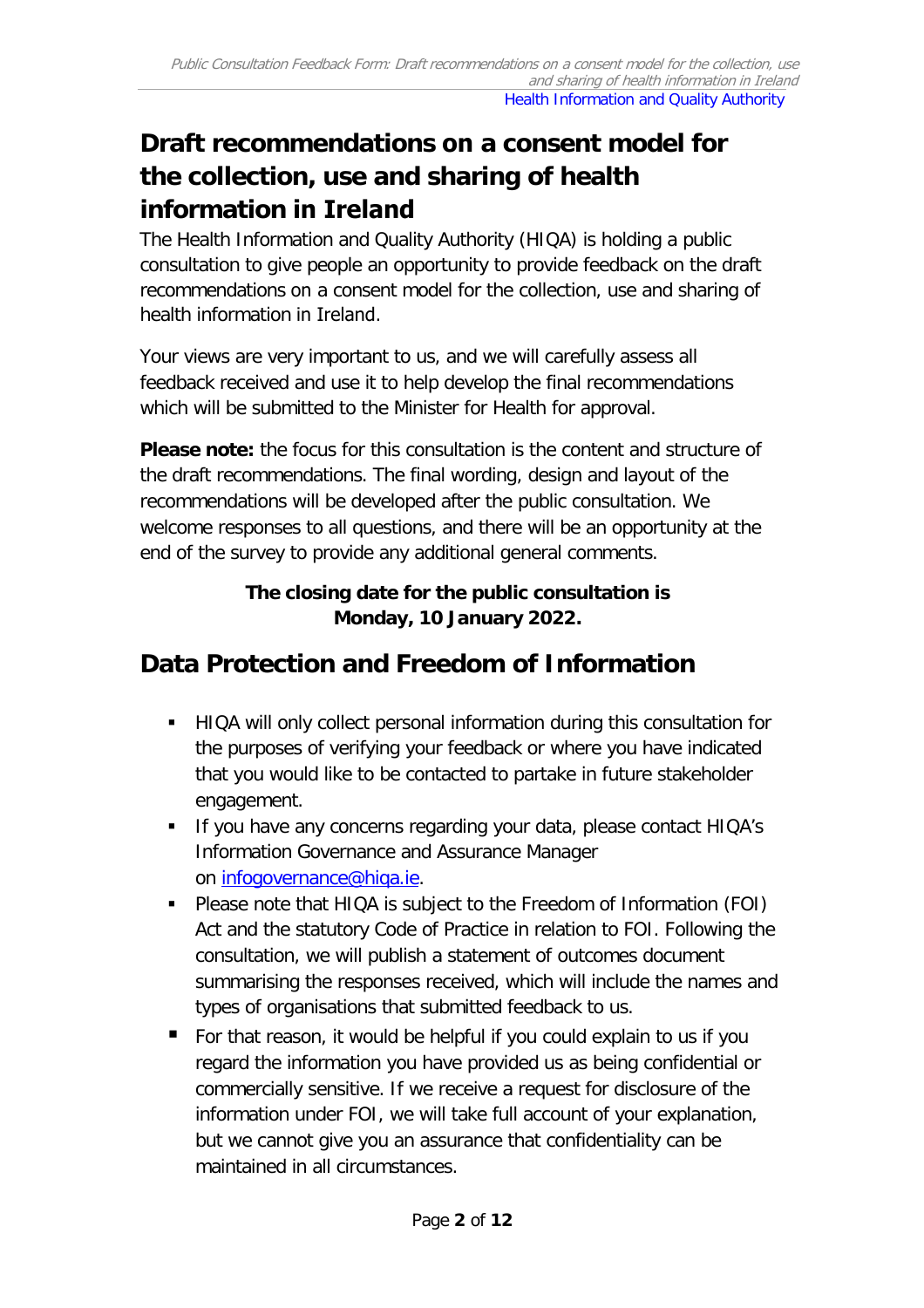## **Instructions for submitting feedback**

- This public consultation is in relation to the draft recommendations for a consent model for the collection, use and sharing of health information in Ireland. You can find the draft recommen[dations](http://www.hiqa.ie/), alongside the evidence synthesis paper that has informed these recommendations, on www.hiqa.ie.
- There is also an option to complete a fully online survey, which you can find [here.](https://hiqa.survey.fm/draft-recommendations-on-a-consent-model-for-health-information-in-ireland-public-consultation)
- If you are commenting in a personal capacity, there is no need to provide your name or any other personal information. However, if you would like to be contacted to take part in future stakeholder engagement, there is an option to provide your name and contact number.
- If you are commenting on behalf of an organisation, please combine all feedback from your organisation into one submission. In this case, we will request a name and contact number for a designated representative from your organisation in case we need to verify the authenticity of your contribution.
- Do not paste other tables into the boxes already provided  $-$  type directly into the box as the box expands.
- **Please spell out any abbreviations that you use.**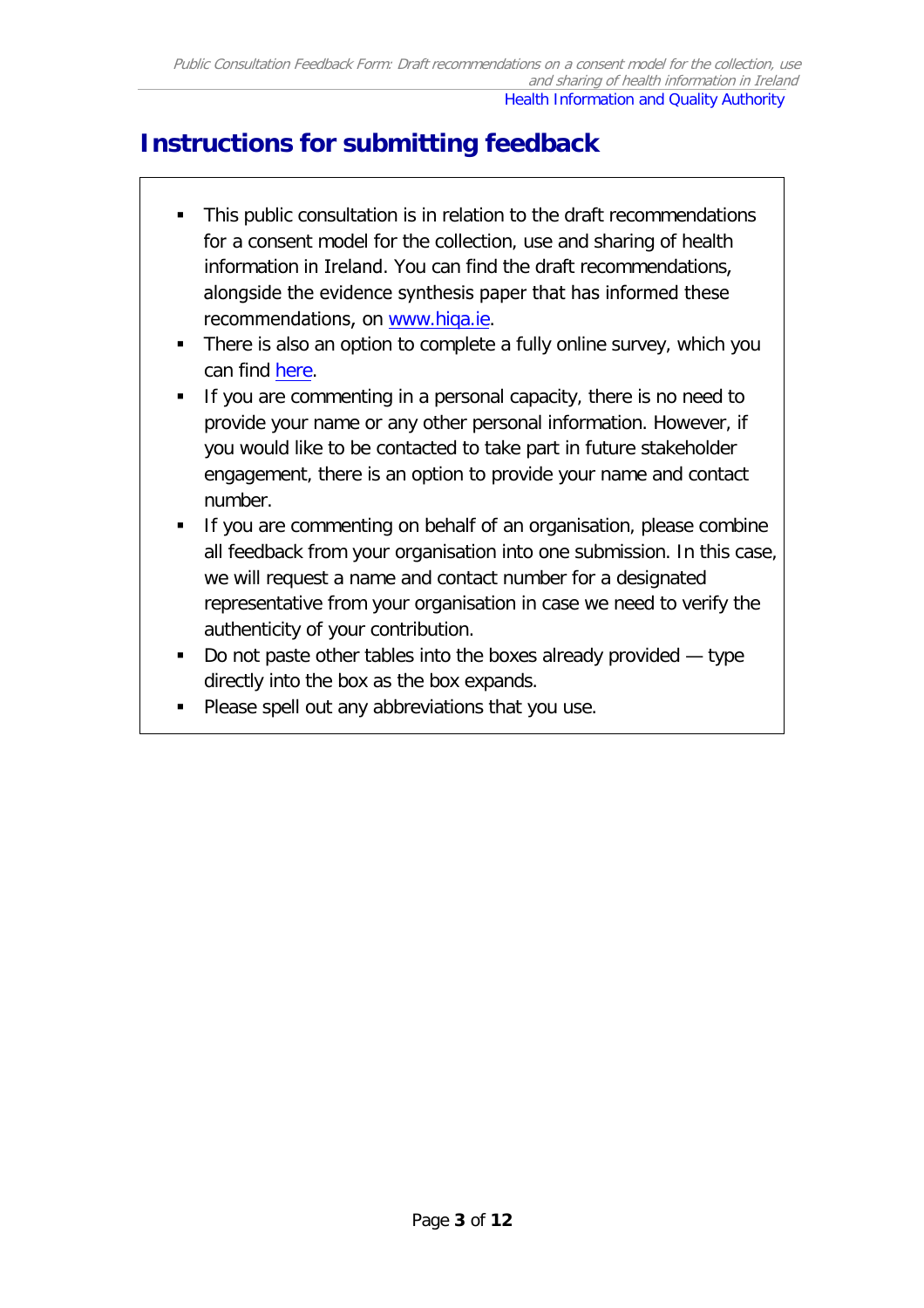## **1. About you**

#### **1.1 In what capacity are you providing this feedback?**

 $\square$  As a member of the public

☐ In a professional capacity

#### **1.2 If you are completing this in a professional capacity, please specify your current role:**

#### **1.3 Are you providing this feedback as an individual, or have you compiled it on behalf of an organisation?**

 $\Box$  As an individual

 $\Box$  On behalf of an organisation

**1.4 If you are providing this feedback on behalf of an organisation, please provide the organisation's name and contact details below.**

**1.5 If you would like to be contacted to participate in future stakeholder engagement in relation to this work, please provide your name and contact details below.**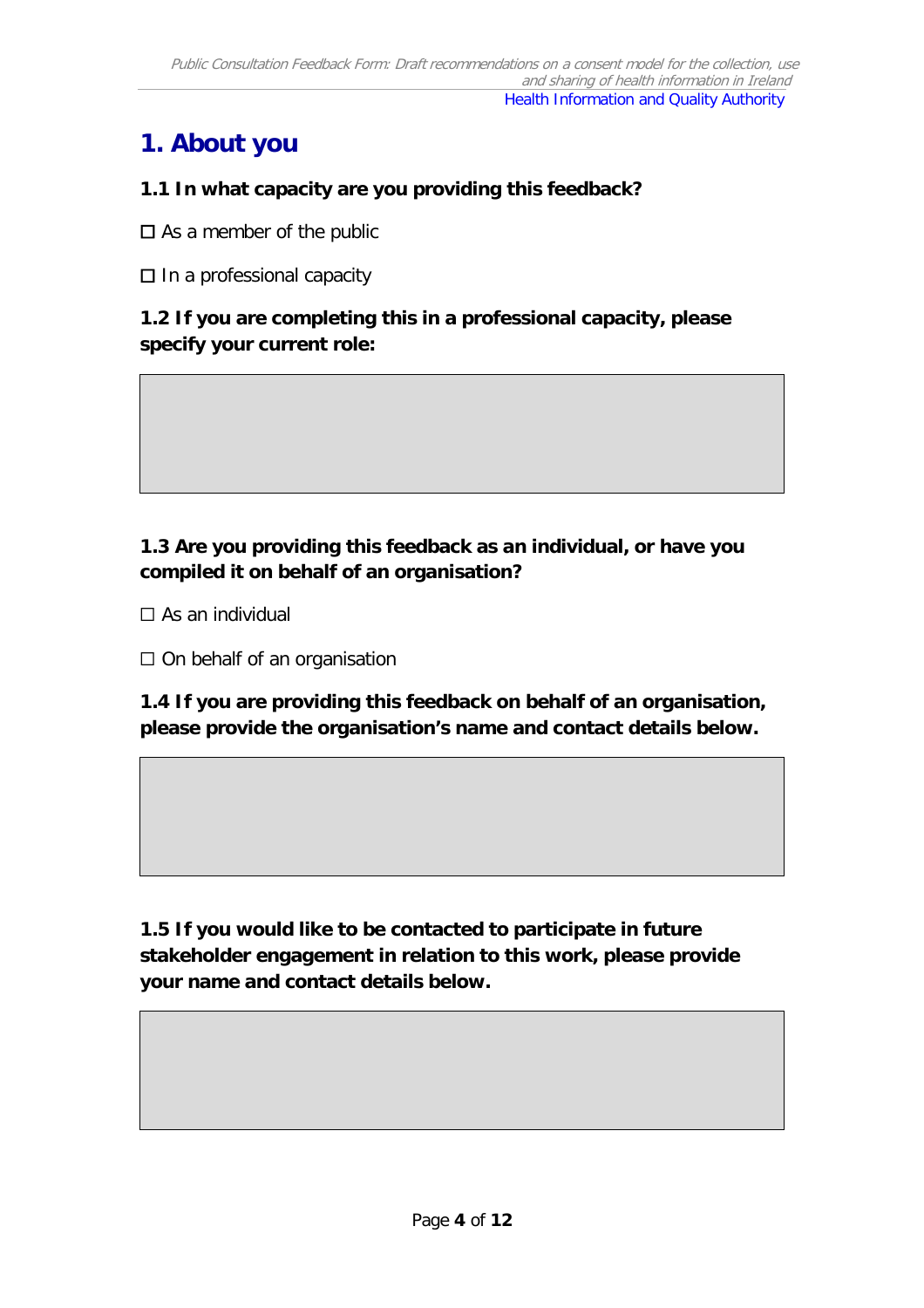### **2. Your feedback on the draft recommendations**

**In this section, we would like to find out what you think of the content of the draft recommendations for a consent model for the collection, use and sharing of health information in Ireland.** 

**The questions are not intended in any way to limit your feedback, and other comments relating to the draft recommendations are welcome.**

## **Recommendation 1: to define key concepts in legislation.**

**2.1 Please provide your feedback on Recommendation 1: to define key concepts in legislation.** 

(Please provide specific feedback on the proposed definitions for health information; health information for direct care; and health information beyond direct care.)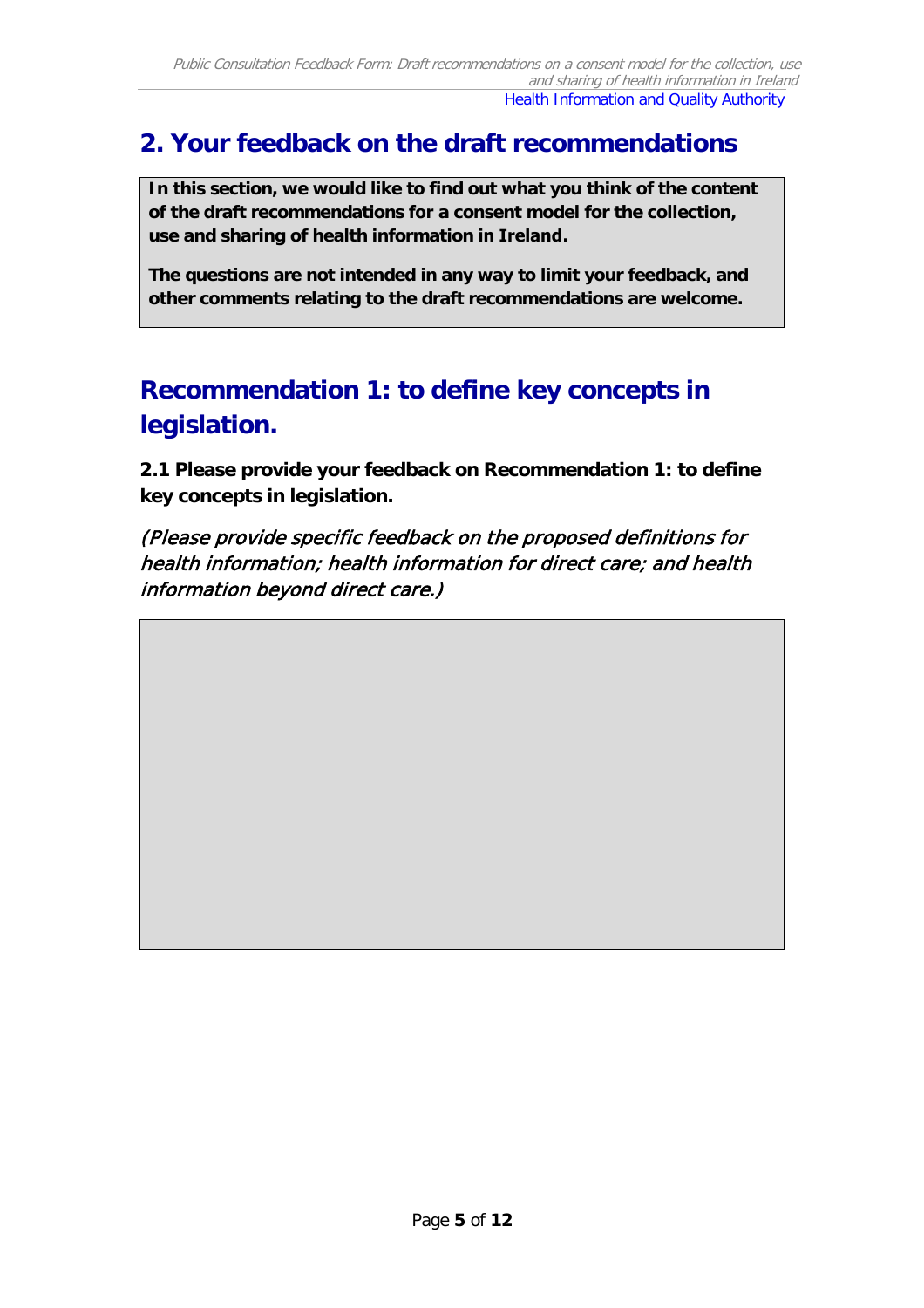### **Recommendation 2: a rights-based approach.**

**2.2 Please provide your feedback on Recommendation 2: to follow a rights-based approach when implementing a consent model for health information.** 

## **Recommendation 3: to define the consent model and exemptions in legislation**

**2.3 Please provide your feedback on Recommendation 3: the proposed consent model.** 

(Please comment specifically on the four categories in the proposed consent model, as well as the proposed exemptions.)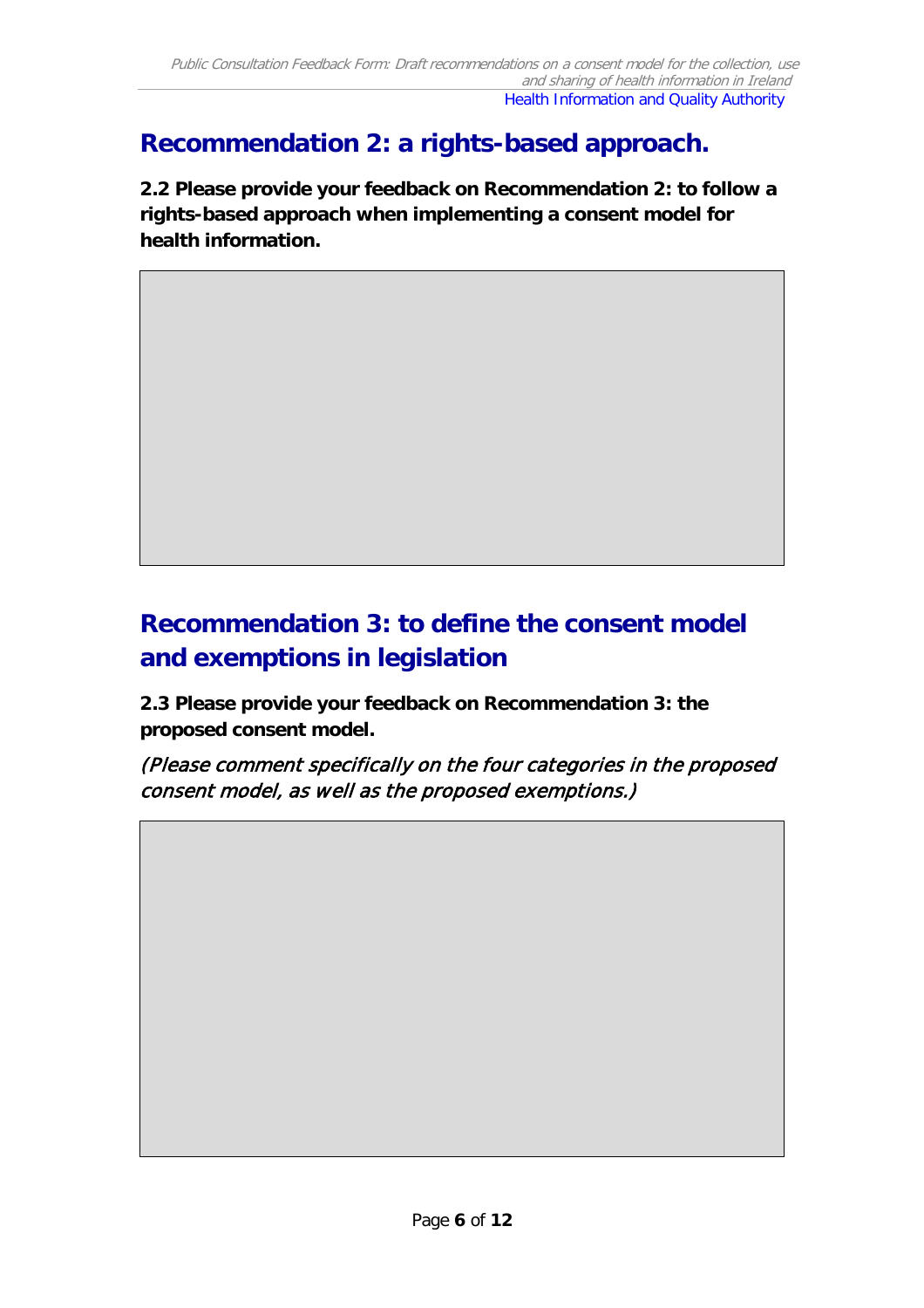## **Recommendations 4 and 5: Legislation**

**2.4 Please provide your feedback on Recommendations 4 and 5: to develop specific legislation for uses of health information.**

### **Recommendation 6: Governance structures**

**2.5 Please provide your feedback on Recommendation 6: governance structures.**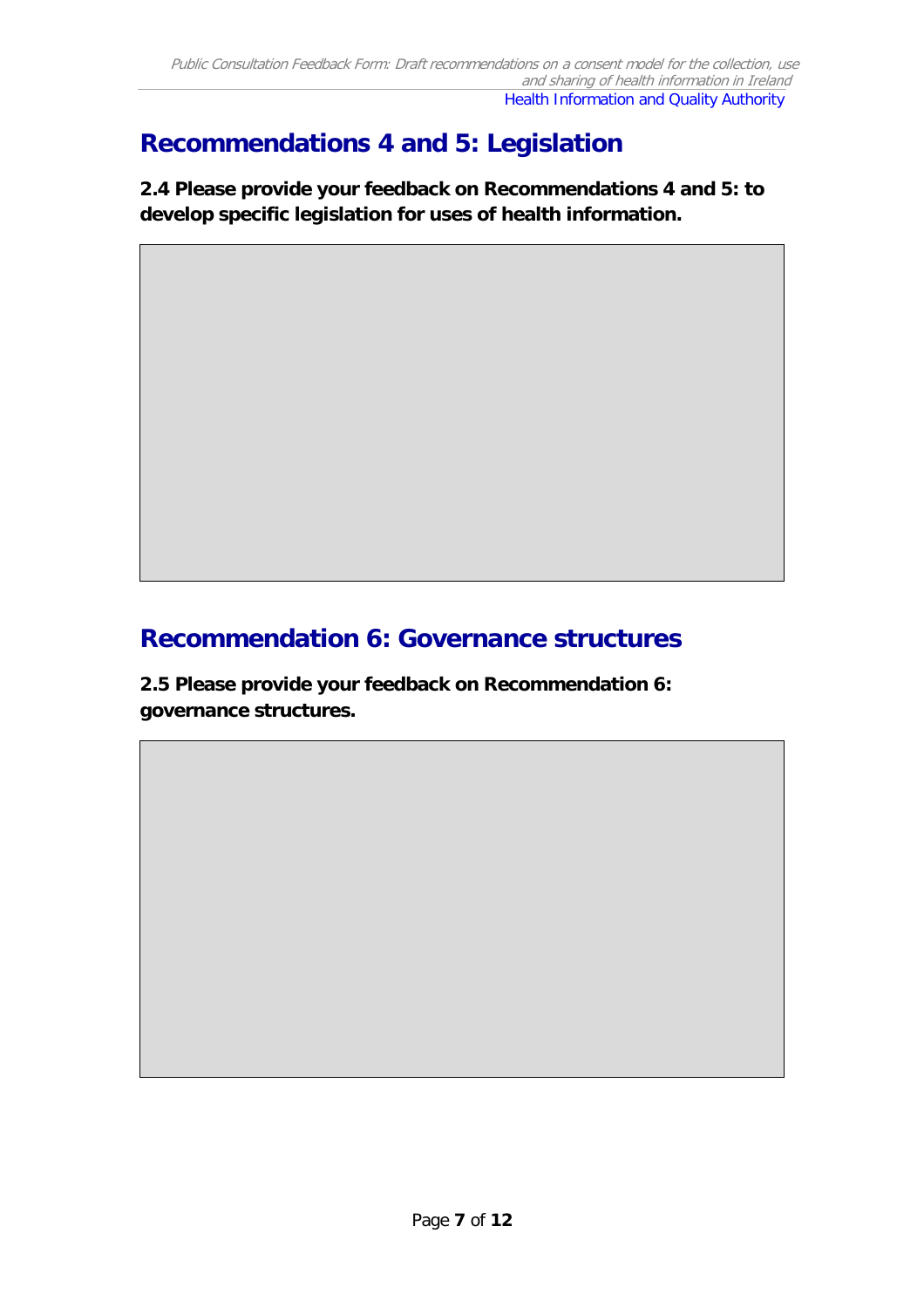# **Recommendations 7 and 8: Technical and operational requirements**

**2.6 Please provide your feedback on Recommendations 7 and 8: the technical and operational considerations.**

#### **Recommendations 9 and 10: Public engagement**

**2.7 Please provide your feedback on Recommendations 9 and 10: Public engagement.**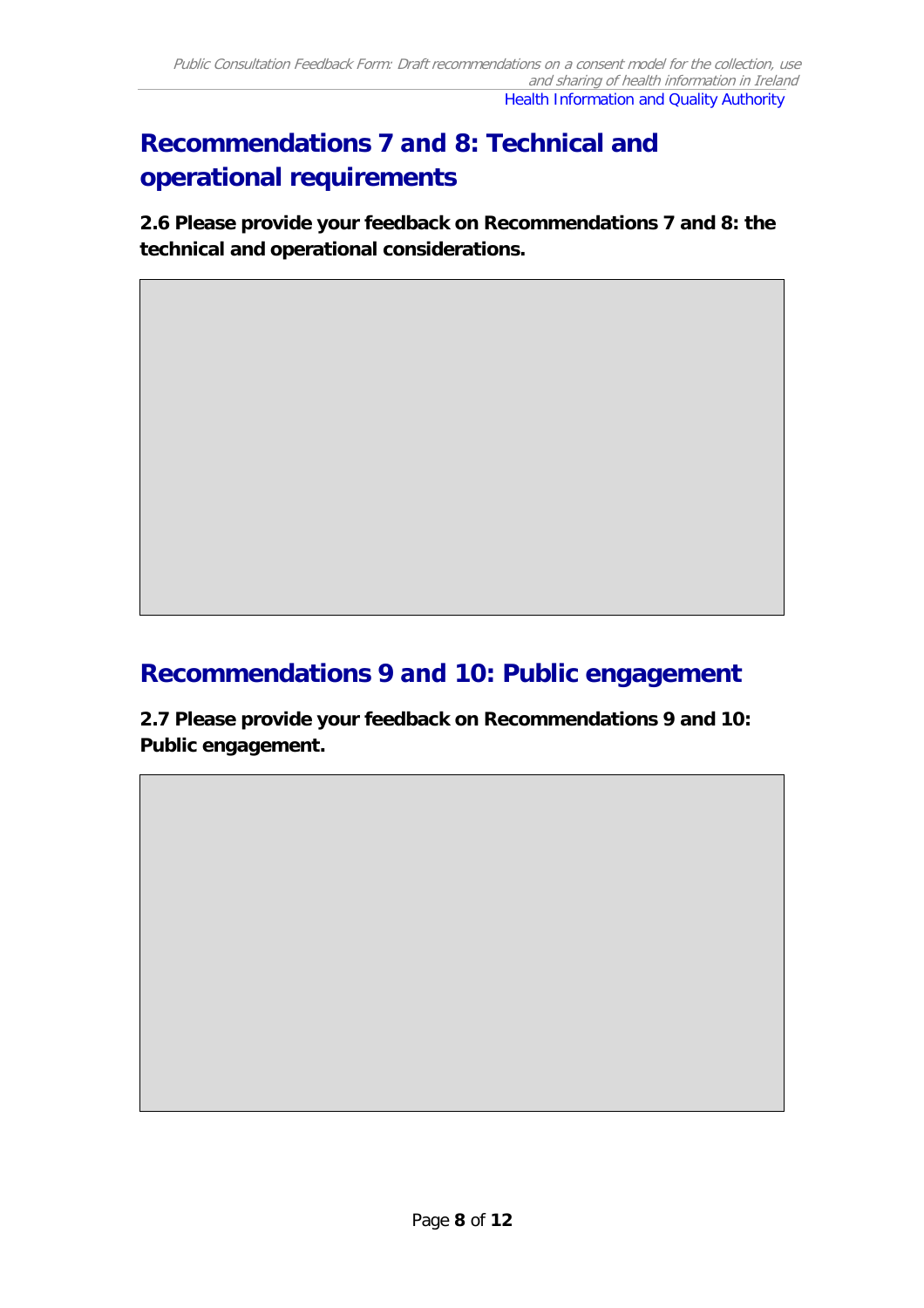## **3. General feedback**

**3.1 In your opinion, are there any aspects not covered in these draft recommendations? If so, please describe them here.** 

**3.2 What are the greatest challenges that you currently face in collecting, using and sharing health information?**

(If this question is not relevant to you, please move on to the next question.)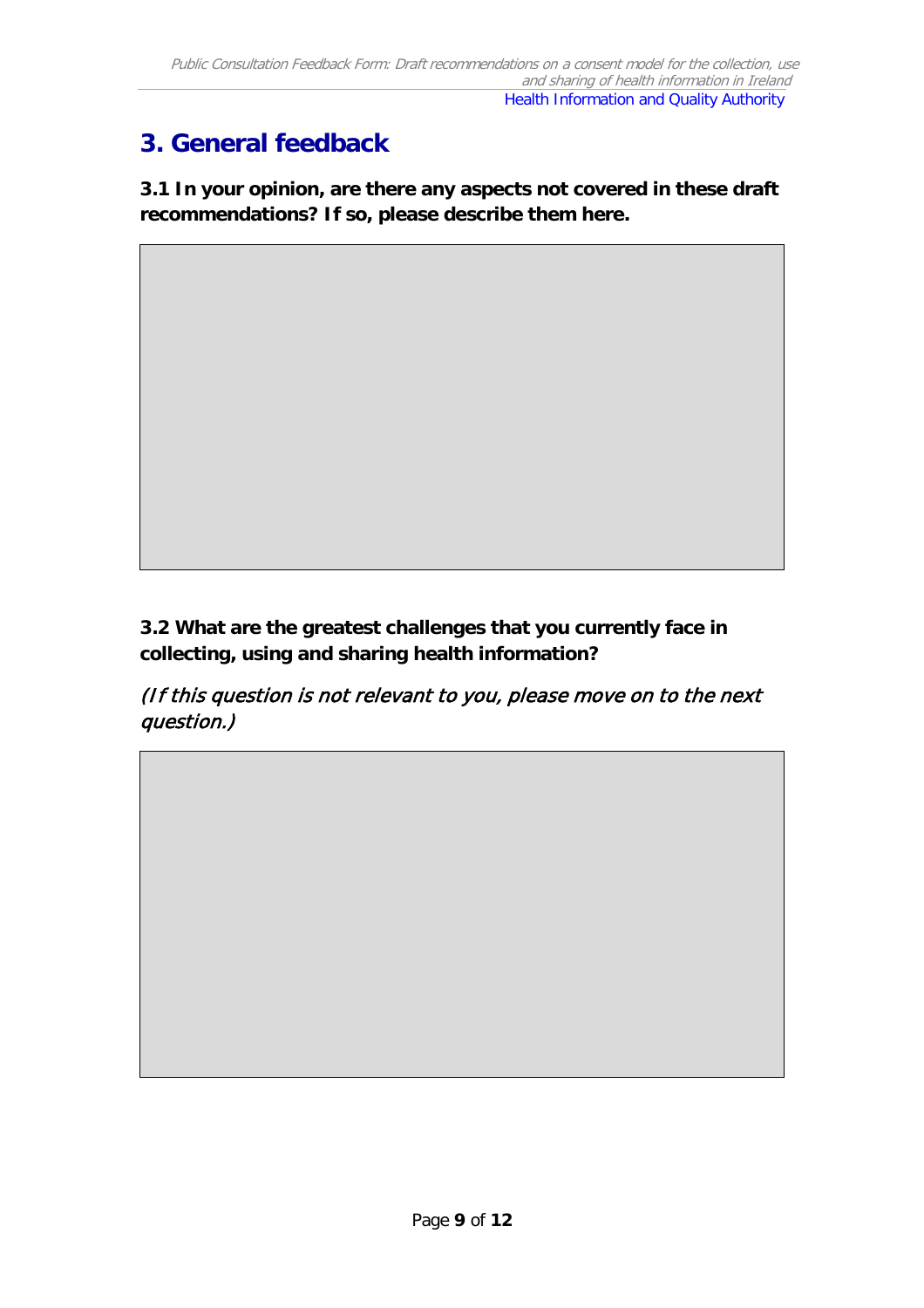**3.3 Having read the draft recommendations and associated evidence synthesis paper, do you have any thoughts on a proposed 'opt-out' consent approach for using health information and how this might work in Ireland?**

**3.4 Are there any other comments that you would like to make about these draft recommendations?**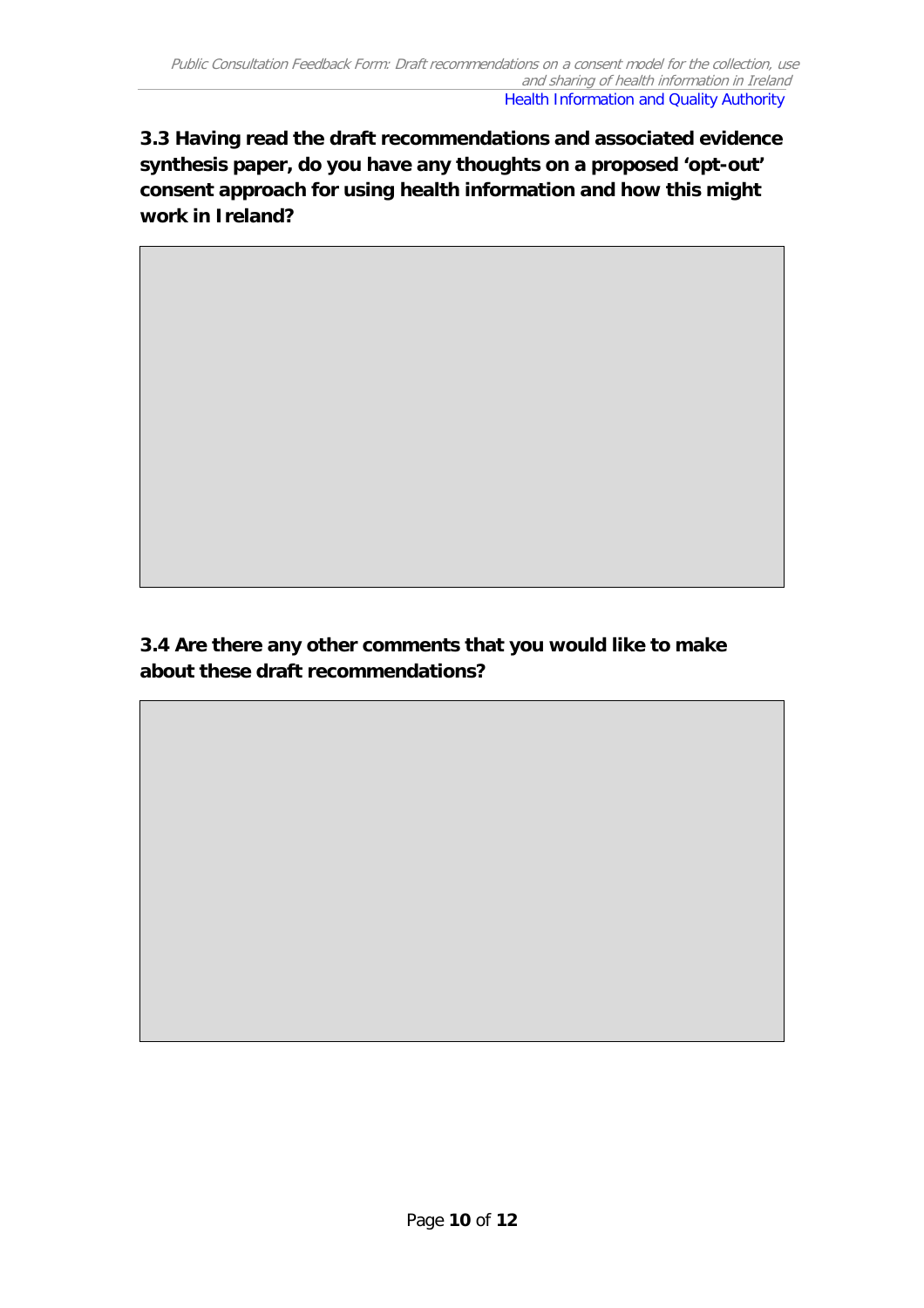### **Thank you for taking the time to give us your views on the draft recommendations on a consent model for the collection, use and sharing of health information in Ireland.**

Please return your form to us by email or post before: **5pm, 10 January 2022.**

**Email:**  [healthinformation@hiqa.ie](mailto:healthinformation@hiqa.ie)

#### **Post:**

Health Information and Quality Authority, Health Information Quality Team, Unit 1301, City Gate, Mahon, Cork T12 Y2XT

For further information on this work, please visit [www.hiqa.ie](http://www.hiqa.ie/) or email [healthinformation@hiqa.ie.](mailto:healthinformation@hiqa.ie)